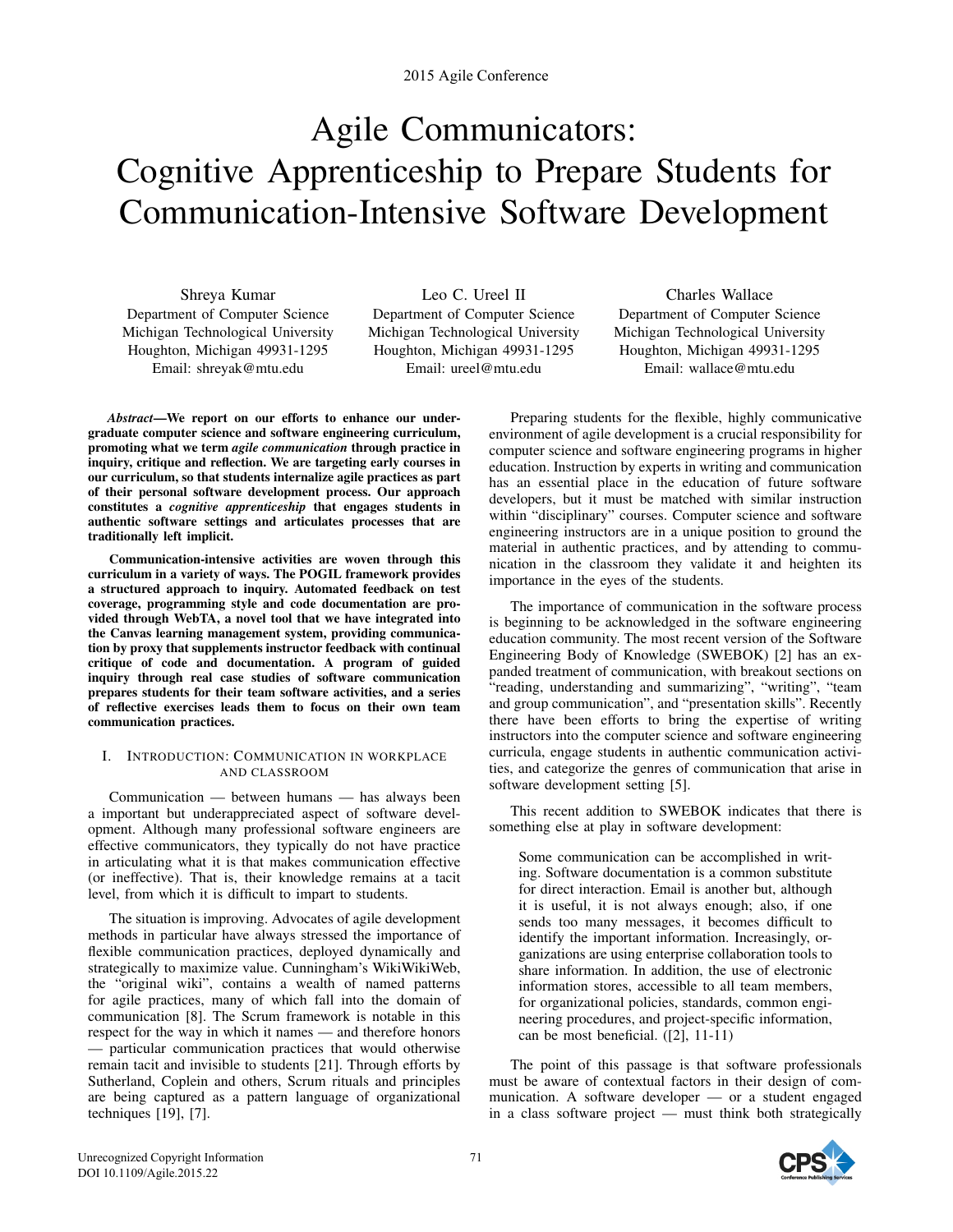and tactically about the current problem at hand and the form of communication that will solve it most effectively. Having provided students the tools of their trade, in the form of authentic communication genres, instructors must give them guidelines for their wise use, based on the other individuals involved in the communication, the timing and location of the communication, and the form and style  $-$  in classical rhetorical terms, *audience*, *kairos* and *decorum* [12]). Students in computing disciplines enjoy problem solving and are well versed in principled approaches to solving technical problems. We want to give them similar tools for problem solving in the communication arena.

#### II. GOAL: AGILE COMMUNICATORS IN SOFTWARE DEVELOPMENT

The principles of agile development, articulated memorably in the *Agile Manifesto* [10] as "individuals and interactions over processes and tools", "working software over comprehensive documentation", "customer collaboration over contract negotiation" and "responding to change over following a plan", have resonance throughout the software industry. With this shift comes a change in how we approach communication. Agile developers are also agile communicators, with the following strengths:

*Proactivity*: At the heart of the agile approach is a recognition that requirements, priorities and obstacles in software projects are in constant flux. Consequently, agile methods encourage patterns of constant questioning, informing and debating. Agile developers must be unafraid to inquire about requirements, to critique design choices, and to provide reflective comments on the team's process.

*Flexibility*: While agile frameworks such as Scrum and Kanban establish rituals and artifacts rooted in communication, these do not constitute a comprehensive, programmatic standard. Agile developers must be able to handle multimodal discourse (including written, oral and graphical communication through various media) and adapt to new communication situations, instead of relying on formal scripts and templates.

*Creativity*: In agile development, participants tailor the communication channels and genres they use dynamically to maximimize value, rather than cleave to a predefined plan. Agile developers must be skilled rhetoricians, with a deep understanding of their communication options, and an ability to choose genre and style to suit the audience and purpose.

Our goal is to build these agile communication strengths in our students, through exposure to and practice in authentic software communication settings. We wish to build this exposure and practice directly into our disciplinary courses, and early in the curriculum, so that agile communication becomes a natural part of their internalized software process. Also, by recognizing the importance of communication and engaging in it at early stages, we expect to attract and retain students who are motivated by working in teams. These students are the ideal software developers of the future, since the reality is that software development is highly social and communicative.

#### III. A COGNITIVE APPRENTICESHIP APPROACH:

The Cognitive Apprenticeship model [6] is a constructivist approach to learning that focuses on teaching concepts and practices utilized by experts to solve problems in realistic environments. It has special relevance in the context of software development, particularly in the communicative skills that we are interested in, because it emphasizes making implicit processes explicit to the learner. In typical computer science or software engineering educational settings, topics like team communication are often deemphasized in favor of more technical topics; in the workplace, the communication-related knowledge that experienced developers possess is internalized, complicating their ability to pass it along to new employees.

We have identified three fundamental agile activities that are mediated through communication: *inquiry* (strategies for resolving unknowns, coming to a shared vision, solving problems); *critique* (systematic analysis and evaluation); *reflection* (identifying and describing one's own implicit or explicit work process). Here we explain how these three components constitute a program of cognitive apprenticeship, and how we engage our students in these activities.

## *A. Inquiry*

Agile development demands a spirit of constant inquiry. The famous Extreme Programming admonition to "embrace change" [1] implies continuous interaction with stakeholders to understand ever-changing requirements, priorities and obstacles. The spirit of inquiry extends to intra-team communication; in a process of continual self-optimization, teams selforganize and solve problems together.

The basis for our inquiry based curriculum is the *POGIL (Process Oriented Guided Inquiry Learning)* approach, which originated in undergraduate chemistry education [9] and has been introduced to computing disciplines through the CS-POGIL initiative [15], [11]. At the heart of POGIL is a *guided inquiry* learning cycle of *exploration*, *concept invention* and *application*. Students work in small groups with well-defined roles — similarly to teams in agile software development to encourage accountability and engagement. Each POGIL assignment has a common structure: supply students with initial data, guide them through leading questions that allow them to construct a unifying concept explaining the data, then provide means for them to apply and validate their newly constructed concept. It is in essence an application of the scientific method in a carefully crafted classroom setting. In addition to learning the core concepts at the heart of the assignment, students get practice in team problem solving and communication.

We have employed POGIL successfully in the third-year Team Software Project course, to introduce the concept of strategic communication in a software development setting [14]. This approach fits the topic well: the search for meaning within a given communication setting is complex, and different observers may see different patterns of communication in play. Guided inquiry allows students to take ownership of their interpretations; at the same time, we consciously steer students away from rote, simplistic answers that ignore the complexity of communication. In POGIL, students work in small groups with individual roles — a process framework similar to that of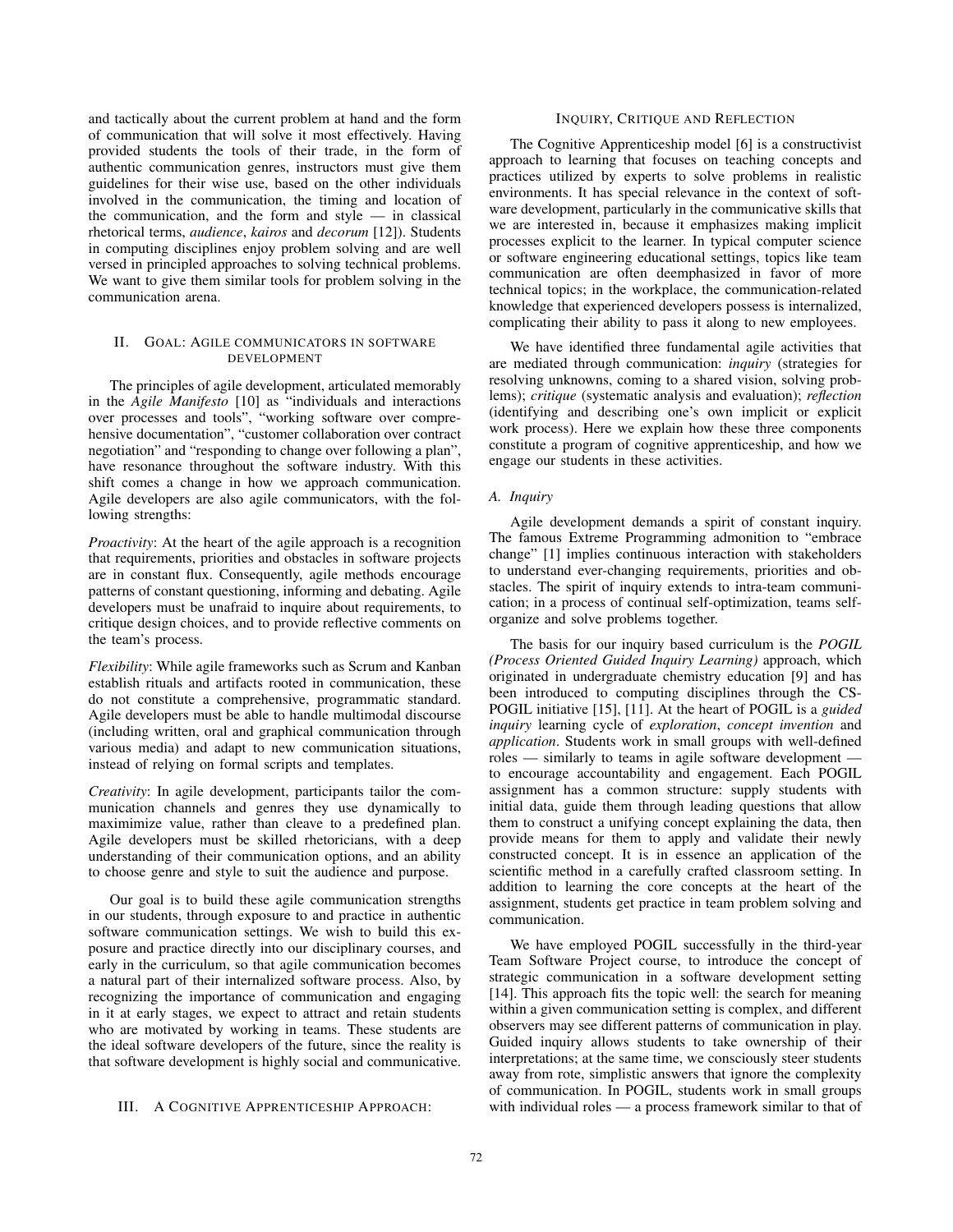| Category | <b>Attribute</b>                     | <b>Possible Values/ Questions</b>                                                                                                                                                                                      |
|----------|--------------------------------------|------------------------------------------------------------------------------------------------------------------------------------------------------------------------------------------------------------------------|
| What     | Scope (Input)                        | What elements of the project are referenced in this<br>communication?                                                                                                                                                  |
|          | <b>Expected outcomes</b><br>(Output) | What elements are subject to change as a result of<br>the communication? What are the expected<br>changes?                                                                                                             |
| Why      | Purpose                              | What is the purpose of the communication? Is<br>there an official goal to be achieved? Apart from<br>the official goal, are there other goals or needs<br>being met by communicating?                                  |
| Who      | <b>Stakeholders</b>                  | Who is involved in the communication? What are<br>the differences between participants, in terms of<br>knowledge, needs, status, etc.?                                                                                 |
| How      | Style                                | Is the tone of the communication formal or<br>informal? Is there a predefined structure in place<br>for the communication, or is the structure to be<br>defined during the communication itself?                       |
|          | Use of artifacts                     | Are there artifacts (tools like written material,<br>diagrams, code) involved? Are they physical or<br>virtual? Who owns them? Who has access to<br>them?                                                              |
| Where    | Location                             | Is there a particular place where the<br>communication takes place? Or does it happen<br>virtually, in no particular place? What attributes of<br>the location are important for the communication<br>to be effective? |
| When     | Duration                             | Is there a fixed or typical duration for the<br>communication act?                                                                                                                                                     |
|          | Synchrony                            | Is the communication mode synchronous (with<br>instant response) or asynchronous (with no<br>expectation of response time)?                                                                                            |
|          | Frequency                            | Is there an expected or common frequency for this<br>communication act – once a project lifetime,<br>weekly, daily?                                                                                                    |

Fig. 1. Sample communication pattern inquiry worksheet [14].

Scrum. The problem solving conversations within the groups give students further practice in team communication. Using a simple rubric based on standard rhetorical principles of audience, purpose and style, along with structural factors such as location and timing (Fig. 1), students characterize various communication practices, then assess those characteristics with regard to particular software project settings.

As an illustration of the exploration-invention-application cycle in practice, we give an early exercise from our Team Software Project material:

*Exploration.* We ask students to analyze standard Scrum communication practices (*e.g.,* daily standup) that they have been exposed to earlier, and to use our rubric as a guide to identify critical features of the communication strategies used.

*Invention.* From these findings, students name patterns of communication and identify contextual characteristics that make the pattern suitable for application.

*Application.* Next, students are asked to conjecture how the nature of a communication pattern would be affected if, one by one, different attributes of the communication act were changed: *e.g.* changing the duration of the daily standup meeting to one hour, changing its frequency to monthly, or changing it to an asychronous activity with team members "checking in" remotely. Students were asked to analyze how such changes would affect other identified attributes of the communication act such as content, perceived value, and scope.

## *B. Critique*

Agile development demands continuous attention to good design, including refactoring when changing user needs and design demands dicate. Likewise, team organization and practices are also under constant review. This requires developers to be willing and able to reassess current design and practices and to articulate areas of improvement. WebTA is a tool developed by the authors to critique student programs in introductory computer science courses. We have integrated the tool with the Canvas Learning Management System (LMS) [3] to provide immediate feedback to students.

Traditional methods for teaching computer science — lecturing on abstract concepts, assigning a programming project related to the lectures, then grading the students' submitted finished products — resemble the outdated waterfall model of software development in many ways. An instructor writes a specification and hands it off to students as an assignment. Students toil in isolation, without the benefit of instructor feedback or team communication. When they run out of time, students submit the assignment and hope for the best – not entirely sure that they interpreted the assignment in the same way as the instructor. Lastly, the instructor applies secret tests to the student work and assigns a grade, then moves on to the next topic, regardless of whether students have successfully constructed mental models to understand the current topic. Many academic programs utilize auto-graders to assign preliminary grades to student work, reducing the time burden placed on human graders. WebTA does do this, but goes further to provide constant feedback to our students in programming courses.

Through WebTA, we teach students test-driven agile development methods through small cycles of teaching, coding integrated with testing, and immediate feedback. We focus on this Learning Cycle [13] by providing students just-intime code critiques for them to reflect on and feedback into a continous development process. This kind of style critique is based on Education Critiquing Systems [17].

Students using WebTA are engaged in communication-byproxy with the instructor. This communication is not meant to replace instructor feedback; rather, it codifies common feedback scenarios to assist the instructor in reaching students in tight feedback loops just when the student is engaged in problem solving and learning. The instructor configures WebTA with common critiques that are triggered by errors, warnings, or textual analysis of the student's code. These critiques are issued to the students immediately, as needed by the student to support concept formation.

When students connect with WebTA through Canvas, a startup screen that explains the current problem and tells them which files they should upload to receive a code critique. After clicking on the "Critique My Code" button, students receive an online report which includes a Critique Summary. The critique summary includes a stoplight that tells the student at a glance if they succeeded in their programming task. A green light indicates a satisfactory state, an amber light indicates the presence of some minor warnings or style issues (Fig. 2), and a red light indicates serious errors.

Under the hood, the system has compiled the students' code and run it through a series of rigorous shake-down tests. Students can scroll down from the critique summary to view details of the critique, including errors and warnings generated both at compile-time and run-time. The instructor can configure the system to run both public and secret tests, run the student's own test code against their program, or assess the student's JUnit test cases to determine their ability to generate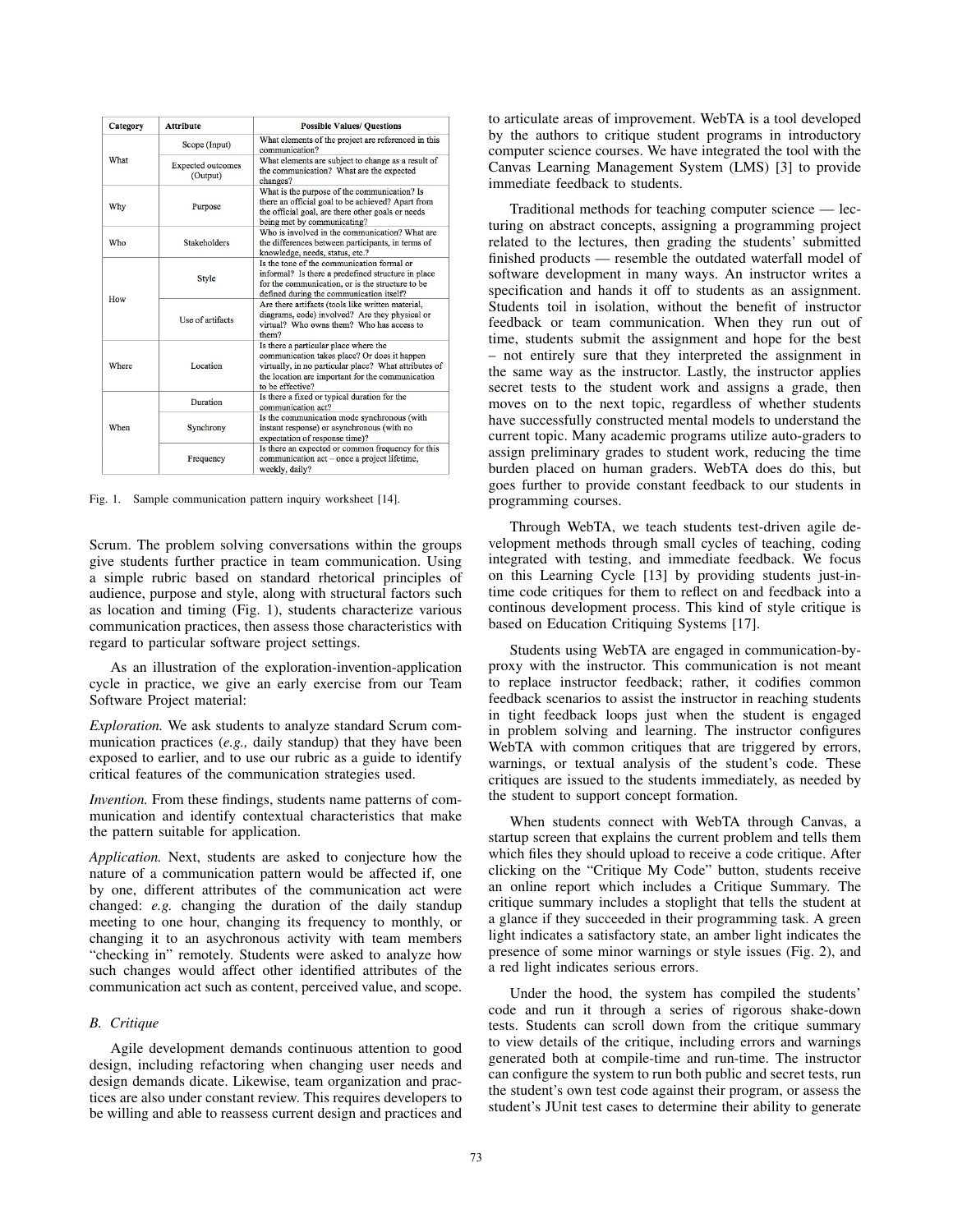| 24 | j4                                                                                                                                                                                     |  |
|----|----------------------------------------------------------------------------------------------------------------------------------------------------------------------------------------|--|
| 25 | * initializes a newly created MyArrayString                                                                                                                                            |  |
| 26 | * object so that it represents the same string as otherMyArrayString.                                                                                                                  |  |
| 27 | $*$                                                                                                                                                                                    |  |
| 28 | public MyArrayString(MyArrayString otherMyArrayString) {                                                                                                                               |  |
| 29 | char[] otherstring = otherMyArrayString.mystring;                                                                                                                                      |  |
| 30 | mystring = new char[ otherstring.length ];                                                                                                                                             |  |
| 31 | for( int i = 0; i < mystring length; i++ ) {                                                                                                                                           |  |
|    | For readability, use a space after "if", "while", "for", etc. In general,<br>http://java.sun.com/docs/codeconv/html/CodeConvTOC.doc.html is a good source for Java coding conventions. |  |
| 32 | $mystring[i] = otherstring[i];$                                                                                                                                                        |  |
|    |                                                                                                                                                                                        |  |
| 33 |                                                                                                                                                                                        |  |

Fig. 2. WebTA style critique.

edge cases. Scrolling further down the code critique, students find a listing of each code file submitted that includes style advice generated via simple textual analysis of the code.

Students using WebTA are engaged in Learning by Doing. While developing solutions to problems, students engage in an iterative conversation: developing code, receiving critiques, reflecting on feedback, and revising their solutions. WebTA applies Cognitive Apprenticeship practices that role-model authentic skills for students. Students are repeatedly exposed to patterns of coding and critiques from which they learn how to identify and communicate about issues that crop up during software development.

# *C. Reflection*

A key component of agile development is continual process improvement, facilitated by periodic reflective activities. The sprint retrospective in the Scrum framework, for instance, is a ritual that encourages critique and creative problem solving. The concept of professional reflection has long been touted as a valuable means of metacognitive regulation [18], and there is evidence that it builds strong teams and projects and encourages learning [16], [20].

Once our Team Software Project students have been immersed in the Scrum cycle, iterating through multiple sprints, we ask them to reflect on their own process from a communication perspective. In the "How We Scrum" activity, they identify commonly recurring communicative acts as patterns and assess their effectiveness. Through this activity, they come to acknowledge that they have created a communication infrastructure of their own design. They then critique this design and propose improvements.

Later, in the "How They Scrum" activity, student team members interview members of other project teams about their communication practices. This contrasting perspective emphasizes the fact that they, and the other teams, have made choices that affect project performance. Sample reflective comments like those shown in Fig. 3 show the influence of earlier POGIL investigations of communication strategies; in their reflections, students use the pattern approach to discuss their own communication design choices [14].

Our communication style and format is largely based on face to face meetings several times a week whereas the other team depends much more on google docs to keep each other up to date. This face to face format keeps the frequency of our communications to a set number and time/place whereas the other team is in asynchronous communication constantly. For example, we find it beneficial to meet and discuss how to approach a problem, divide up the work, and then part ways to work on it separately, coming together again for our next meeting to discuss our progress. We find this helps keep each other accountable for the work that needs to be done. In contrast the other team does this much less, but updates google docs much more frequently. This allows them to spend whatever time they have available on a given task and work more independently

Fig. 3. Sample student reflections: "How They Scrum" [14].

#### *D. Cognitive apprenticeship*

Collins [6] outlines the elements of a general framework for cognitive apprenticeship environments:

Content: Two types of content need to be taught to students: Domain Knowledge and Strategic Knowledge. *Domain knowledge* consists of the technical topics normally taught in computer science classrooms: *e.g.,* programming languages, data structures, algorithms. *Strategic Knowledge* is what experts use to make use of these classroom skills to solve real-world problems. Strategic knowledge is often difficult to express in the classroom because it is founded in experience gained from doing computer science. Here we outline the synergistic relations between Collins's areas of strategic knowledge and our approach.

*Heuristic Strategies*: We support student learning through the use of patterns in communication and learning [14], [4]. Software professionals routinely use sophisticated problem solving and design skills in their communication with one another and other stakeholders in the software process. We wish to impress upon the students the importance of communication in software development, and to encourage strategic and tactical thinking about communication.

*Control (Metacognitive) Strategies*: Through reflection stimulated by WebTA critiques and POGIL exercises, we encourage students to learn from choices they, their teammates, and other teams make during the development process.

*Learning Strategies*: In our classrooms, we engage in rolemodeling, role-play, and POGIL activities to help students *learn how to learn*. The cycle of doing, critiquing, reflecting, and redoing helps students develop their own learning strategies and apply them to problem solving.

Method: Students using WebTA are *scaffolded* in the continuous development cycle with automated testing. Students are *coached* through code critiques and helpful suggestions that prompt the to *reflect* and refactor.

Our POGIL approach, with its emphasis on communication falls squarely within Cognitive Apprenticeship methods. We invite students to be *articulate* communicators, to *reflect* on their communication choices, and to *explore* new ways of approaching problems in a team setting.

Sequencing: *Increasing complexity* refers to the presentation of topics and the learning of skills in a way that builds increasingly towards expert performance. *Increasing diversity* is the